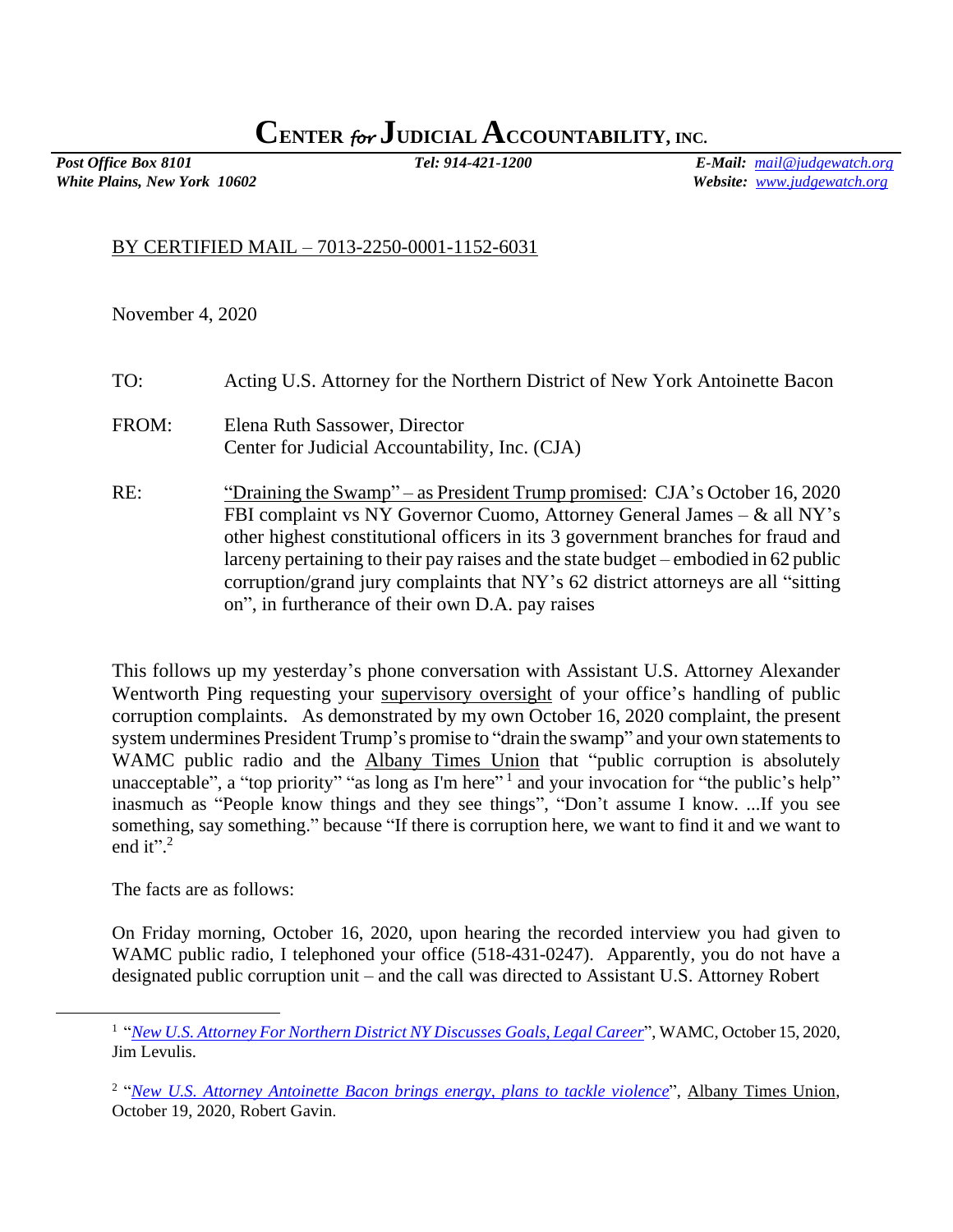Sharpe, who was that day's duty attorney. Mr. Sharpe advised that your office has no complaint form for me to complete – and that the procedure was for me to contact the FBI – whose website (tips.fbi.gov) and phone number (518-465-7551) Mr. Sharpe gave me. This referral to the FBI was notwithstanding I both summarized my complaint to Mr. Sharpe – that New York's 62 district attorneys were "sitting on" fully-documented public corruption/grand jury complaints against New York's highest public officers for fraud and larceny involving their own pay raises and the state budget – AND showed him the 62 complaints and their substantiating EVIDENTIARY proof, posted on the website of our non-partisan, non-profit citizens' organization, Center for Judicial Accountability, Inc. (CJA) – [www.judgewatch.org,](http://www.judgewatch.org/) accessible from the prominent homepage center link "ELECTIONS 2020 – Taking Out Corrupt & Collusive Legislative Incumbents & Conspiring D.A.s – All Beneficiaries of Statutorily-Violative, Fraudulent, Unconstitutional Pay Raises & Other Larcenies of Taxpayer Monies".

Promptly thereafter, I telephoned the FBI. The representative with whom I spoke did not facilitate the filing of my complaint – let alone in a manner consistent with what the FBI website says about public corruption, *to wit*, that it is "the FBI's top criminal investigative priority" because it "can affect everything", including "how verdicts are handed down in courts" and because it "takes a significant toll on the public's pocketbooks by siphoning off tax dollars". Instead, the FBI representative responded to my oral summary by telling me that I should file the complaint with the state attorney general – and disconnected the call upon my explaining to her that the state attorney general was among the public officers being complained about. I then telephoned again, only to have a second representative repeat the conduct by telling me, in response to my oral summary, that I had no basis for a complaint as the Legislature could pass legislation to raise salaries, thereupon disconnecting the call as I tried to explain that the legislation the Legislature had passed was to set up two compensation commissions and a compensation committee – and that my complaint related to their three salary-raising reports, each "false instruments", violating the very statutes pursuant to which they purported to be rendered. It was following these two disconnected phone conversations that I filed my written complaint, *via* the FBI's website – copying the questions and answers before submitting the complaint, in the event the FBI website did not furnish me a copy – which, indeed, it did not.

A short time later, I again telephoned your office – leaving a voice mail message for Mr. Sharpe reciting my experience – and making two requests: (1) that he furnish me with a copy of my transmitted complaint, as all I had was my own improvised copy; and (2) that he obtain the audio of my recorded conversations with the two FBI representatives so that he could verify their improper conduct, intended to thwart the filing of fully-documented public corruption complaints, such as mine.

I received no return call from Mr. Sharpe, who presumably was then aware – or would become aware – that you were that day being interviewed by the Albany Times Union and exhorting the public to report public corruption. I also received no call from the FBI – notwithstanding the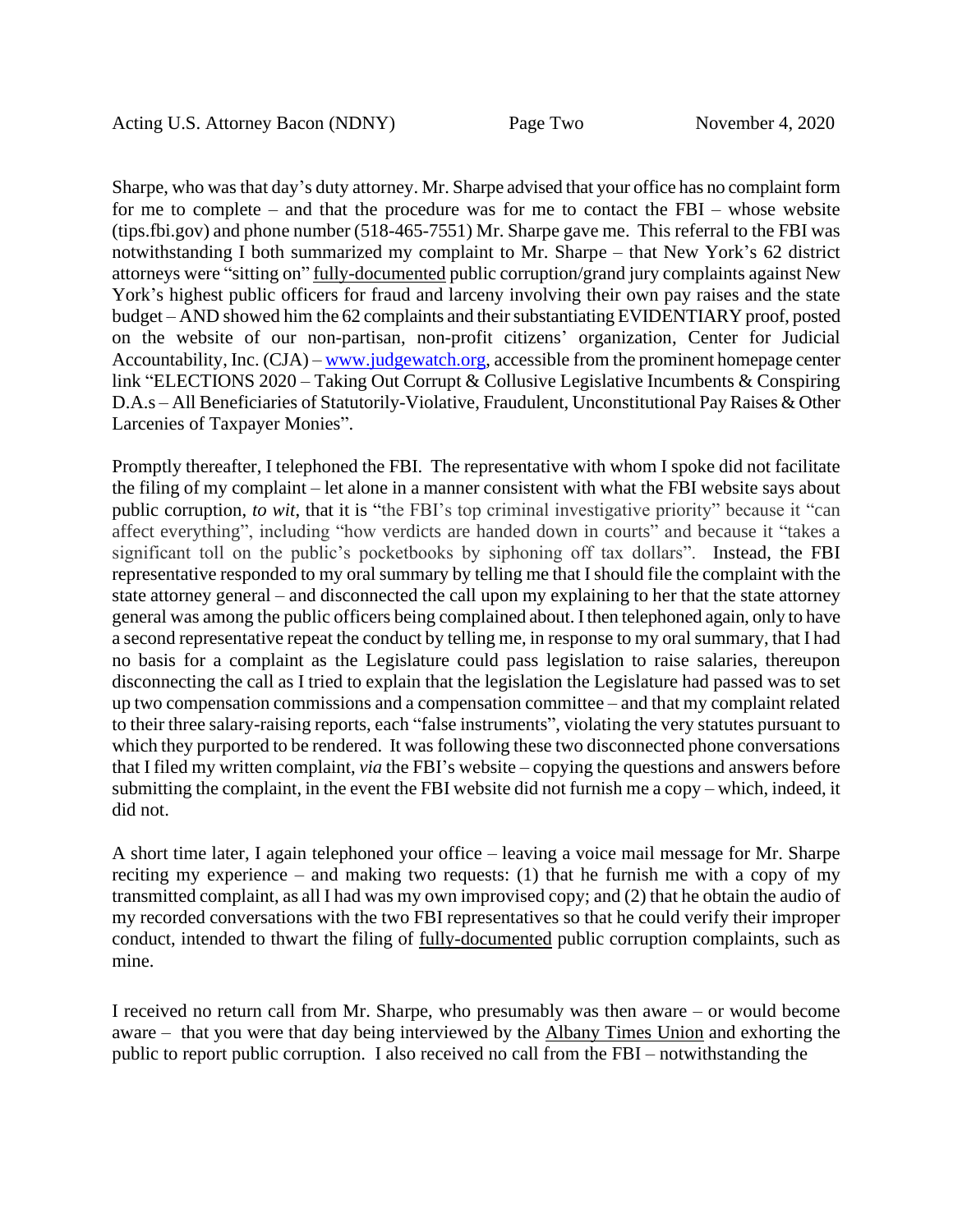EVIDENCE substantiating my October 16, 2020 complaint, identified by the complaint, with links, is open-and-shut and *prima facie* – mandating indictments and ensuring convictions of the complained-against public officers, most importantly:

- ALL the elected constitutional officers of New York's executive branch: Governor Cuomo, Lt. Governor Hochul, Attorney General James, and Comptroller DiNapoli;
- ALL 15 stipend-receiving leaders of New York's elected legislative branch the highest being Temporary Senate President Stewart-Cousins and Assembly Speaker Heastie, who, with Governor Cuomo are the "three men in a room" controlling New York governance – and a huge swath of the Legislature's 198 rank-and-file members, if not each and every one of them;
- ALL seven judges of the New York Court of Appeals, all appointed by Governor Cuomo, as well as judges of New York's Albany-based Supreme Court and Appellate Division, Third Department.

On top of this, are New York's 62 D.A.s, colluding in the fraud, larceny, and other "wilful misconduct in office" of the complained-against public officers – 32 being the D.A.s of the 32 New York counties within your jurisdiction – most importantly, Albany County District Attorney P. David Soares, who is "sitting on" the only materially-different complaint from among the 62 – the complaint specifically directed not only against state legislators, but against the constitutional officers of New York's executive and judicial branches.

For this reason – and because you will likely not remain U.S. Attorney for the Northern District of New York, after January, in the event President Trump does not win re-election – I telephoned your office yesterday. Upon being told that Mr. Sharpe was unavailable, I requested to speak with the duty attorney or whoever else could field my call. That was Mr. Ping, to whom I recited the foregoing – including my concern that a successor U.S. Attorney, appointed by a Democratic president – would fail to act on a complaint whose highest targets, in New York's executive branch, are ALL Democrats, and in New York's legislative branch, are mostly Democrats, and at the Court of Appeals – the apex of New York's judicial branch – are mostly Democrats, including Chief Judge DiFiore.

As with Mr. Sharpe, I guided Mr. Ping to CJA's webpage of the 62 public corruption/grand jury complaints to the 62 D.A.s and the substantiating EVIDENTIARY webpage. I additionally showed him the further webpage identified by the complaint as posting, chronologically, the nine-year span of EVIDENCE – pointing out to him the link for the June 13, 2013 corruption complaint I had filed with the Democratically-appointed U.S. Attorney for the Northern District of New York Richard Hartunian, as to which I had received neither acknowledgment nor other response. I also showed Mr. Ping the webpage on which I had posted my copy of the October 16, 2020 complaint to the FBI, together with links for the WAMC and Albany Times Union articles about your prioritized commitment to pursuing public corruption.